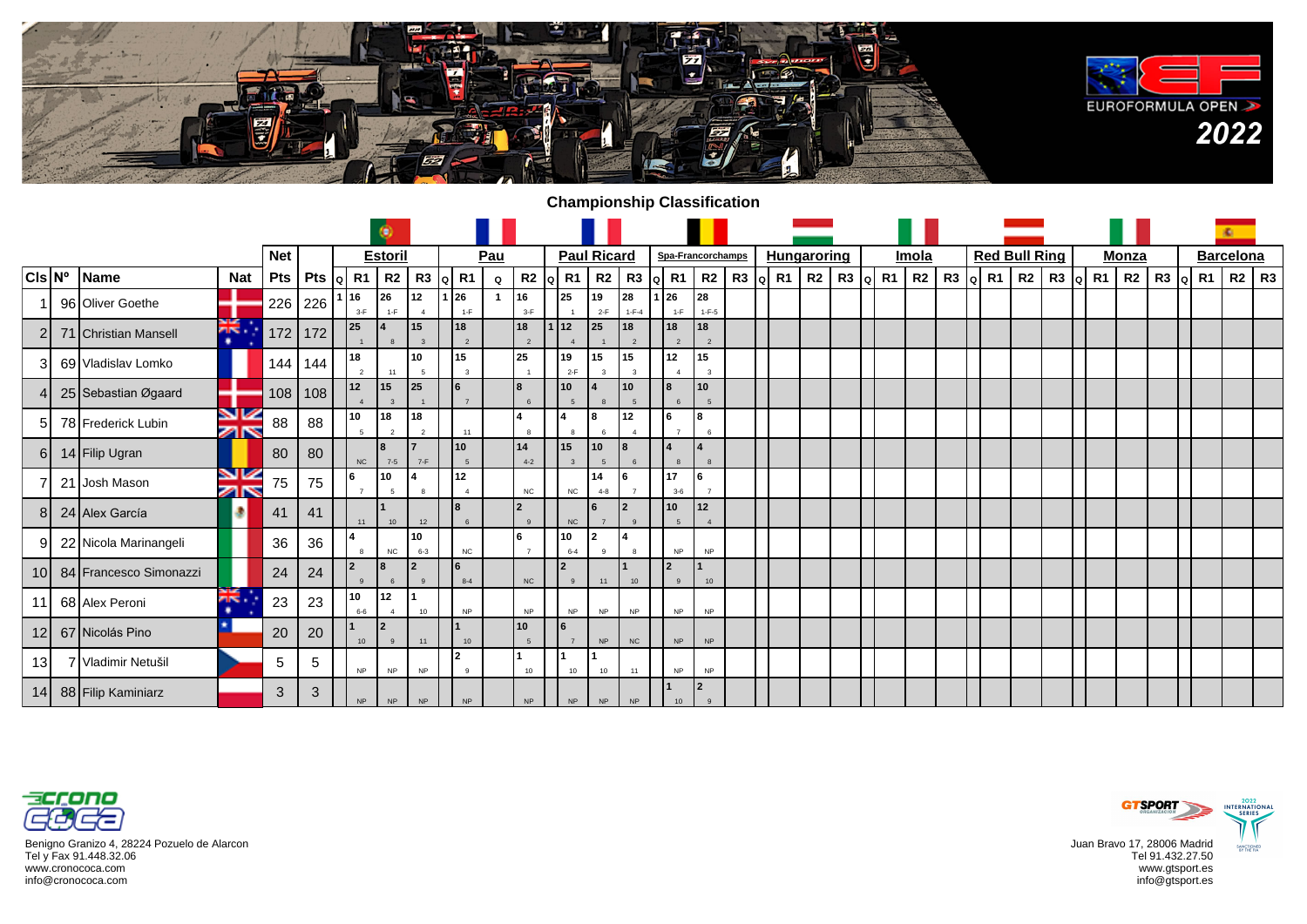

## **Championship Rookie Classification**

|                         |                        |            | <b>Net</b> |                |    | <b>Estoril</b> |    |           | <u>Pau</u> |         | <b>Paul Ricard</b> |    |           | <b>SPA-Francorchamps</b> |      |    | Hungaroring    |    |     | Imola     |    |           | <b>Red Bull Ring</b> |                 |    | Monza |    |                | <b>Barcelona</b> |    |
|-------------------------|------------------------|------------|------------|----------------|----|----------------|----|-----------|------------|---------|--------------------|----|-----------|--------------------------|------|----|----------------|----|-----|-----------|----|-----------|----------------------|-----------------|----|-------|----|----------------|------------------|----|
| $CIs$ $\vert N^{\circ}$ | l Name                 | <b>Nat</b> |            | $Pts$ Pts $R1$ |    | <b>R2</b>      | R3 | <b>R1</b> | R2         | . R1    | R2                 | R3 | <b>R1</b> | R <sub>2</sub>           | , R3 | R1 | R <sub>2</sub> | R3 | -R1 | <b>R2</b> | R3 | <b>R1</b> | R2                   | R3 <sub>1</sub> | R1 | R2    | R3 | R <sub>1</sub> | R2               | R3 |
|                         | 69 Vladislav Lomko     |            | 92         | 92             | 10 |                |    | . 10      | 10         | 10      | 10                 | 10 | 10        | 10                       |      |    |                |    |     |           |    |           |                      |                 |    |       |    |                |                  |    |
|                         | 25 Sebastian Øgaard    |            | 76         | 76             | 8  | 10             | 10 | 6         |            | $\circ$ | 6                  | 8  | 6         | 6                        |      |    |                |    |     |           |    |           |                      |                 |    |       |    |                |                  |    |
| 31                      | 24 Alex García         |            | -58        | -58            |    |                | 4  | 8         |            |         |                    | 6  | 8         | 8                        |      |    |                |    |     |           |    |           |                      |                 |    |       |    |                |                  |    |
|                         | 84 Francesco Simonazzi |            | 46         | 46             | 6  | 8              | 6  |           |            | b       | $\overline{a}$     |    |           | $\boldsymbol{\Delta}$    |      |    |                |    |     |           |    |           |                      |                 |    |       |    |                |                  |    |



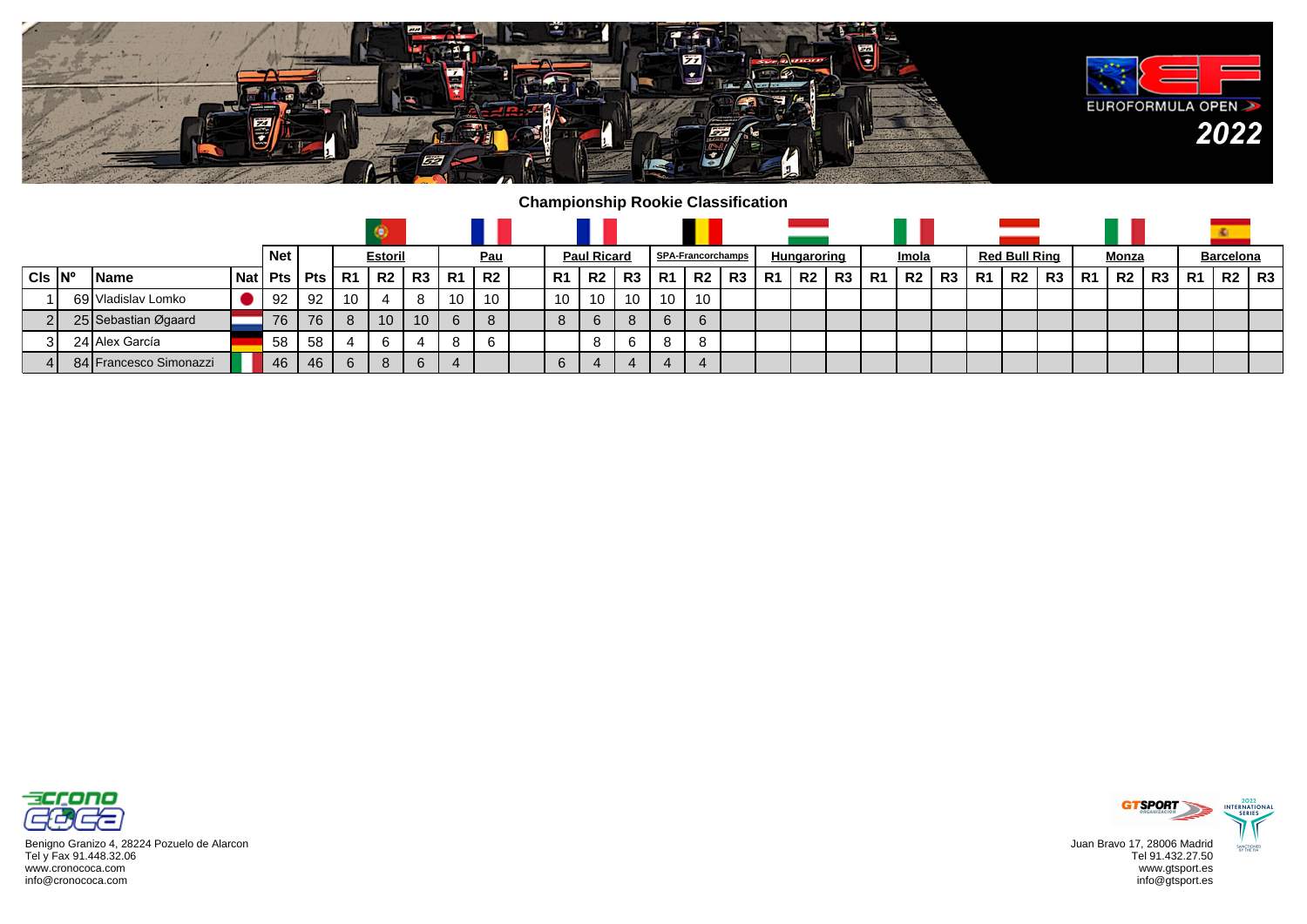

## **Championship Teams' Classification**

|                           |  |              |           | <b>Estoril</b> |                 |                 | <b>Pau</b> |                 | <b>Paul Ricard</b> |                |                | <b>SPA-Francorchamps</b> |    |                | <u>Hungaroring</u> |                |    | Imola |    |    | <b>Red Bull Ring</b> |    |                | <u>Monza</u>   |    |    | <b>Barcelona</b> |    |
|---------------------------|--|--------------|-----------|----------------|-----------------|-----------------|------------|-----------------|--------------------|----------------|----------------|--------------------------|----|----------------|--------------------|----------------|----|-------|----|----|----------------------|----|----------------|----------------|----|----|------------------|----|
| Cls Team                  |  | Nat   Pts    | <b>R1</b> | ' R2           | R3              | R1              | R2         | R1              | R <sub>2</sub>     | R <sub>3</sub> | R <sub>1</sub> | R <sub>2</sub>           | R3 | R <sub>1</sub> | R <sub>2</sub>     | R <sub>3</sub> | R1 | -R2 I | R3 | R1 | R2                   | R3 | R <sub>1</sub> | R <sub>2</sub> | R3 | R1 | R2               | R3 |
| 1 Cryptotower Racing Team |  | 132          | 18        | 3              | 9               | 4               | 18         | 12              | 16                 | 14             | 14             | 14                       |    |                |                    |                |    |       |    |    |                      |    |                |                |    |    |                  |    |
| 2 Team Motopark           |  | 114          | 9         | 18             | 12 <sup>°</sup> | 10 <sup>1</sup> | 6          | 10 <sup>°</sup> | 8                  | 14             | 13             | 14                       |    |                |                    |                |    |       |    |    |                      |    |                |                |    |    |                  |    |
| 3 Van Amersfoort Racing   |  | 45           |           |                | 10              | ີ               |            | 9               | $\sim$<br>C.       | 3              |                | 3                        |    |                |                    |                |    |       |    |    |                      |    |                |                |    |    |                  |    |
| 4 Drivex                  |  |              |           |                |                 |                 | ು          |                 |                    |                |                |                          |    |                |                    |                |    |       |    |    |                      |    |                |                |    |    |                  |    |
| 5 BVM Racing              |  | - 0          |           |                |                 |                 |            |                 |                    |                |                |                          |    |                |                    |                |    |       |    |    |                      |    |                |                |    |    |                  |    |
| 6 Effective Racing        |  | $\mathbf{0}$ |           |                |                 |                 |            |                 |                    |                |                |                          |    |                |                    |                |    |       |    |    |                      |    |                |                |    |    |                  |    |



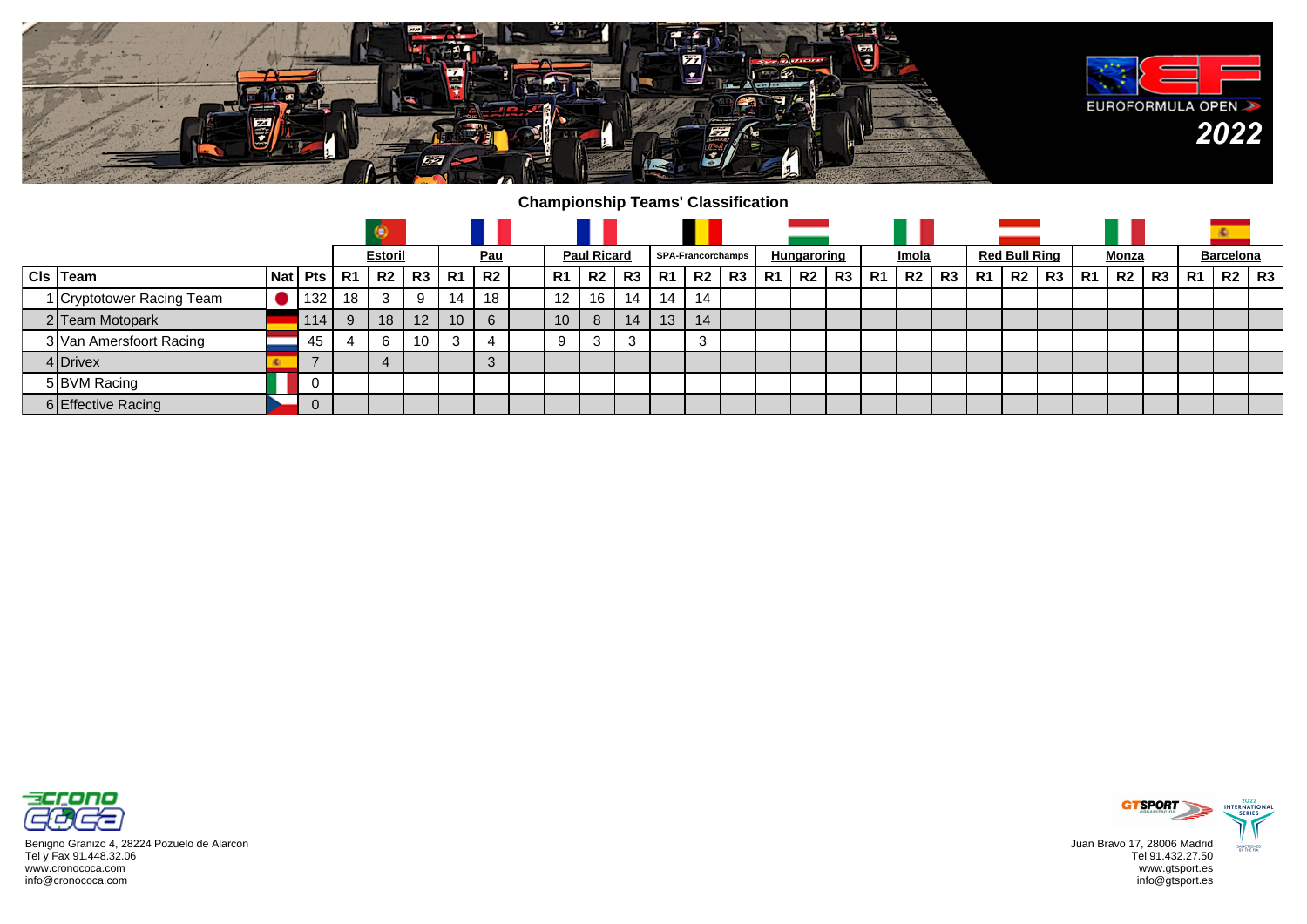

**Drivers Statistics**

| $CIs \,  N^{\circ} $ |    | <b>Name</b>            | <b>Nat</b>          | Net Points | Points | Positions<br>First | Seconds<br>Positions | Positions<br>Thirds | Fastest<br>Race<br>Laps | Positions<br>Pole | first place<br>ui sde <sub>T</sub> | covered<br>in Race<br>Κ'n. | covered<br>in Practice<br>Κë. |
|----------------------|----|------------------------|---------------------|------------|--------|--------------------|----------------------|---------------------|-------------------------|-------------------|------------------------------------|----------------------------|-------------------------------|
| $\mathbf{1}$         |    | 96 Oliver Goethe       |                     | 226        | 226    | 6                  | $\mathbf 1$          | $\overline{2}$      | 8                       | 4                 | 32                                 | 876.950                    | 821.634                       |
| $\overline{2}$       |    | 71 Christian Mansell   | ж.                  | 172        | 172    | $\overline{2}$     | 5                    | 1                   |                         | 1                 | 21                                 | 876.950                    | 728.124                       |
| $\overline{3}$       |    | 69 Vladislav Lomko     |                     | 144        | 144    | 1                  | $\overline{2}$       | 4                   | 1                       |                   | 26                                 | 876.950                    | 816.532                       |
| $\vert 4 \vert$      |    | 25 Sebastian Øgaard    |                     | 108        | 108    | $\mathbf{1}$       |                      | 1                   |                         | $\overline{2}$    | 20                                 | 876.950                    | 815.996                       |
| 5 <sup>1</sup>       |    | 78 Frederick Lubin     | V<br>ar             | 88         | 88     |                    | $\overline{2}$       |                     |                         |                   |                                    | 863.150                    | 733.688                       |
| 6 <sup>1</sup>       |    | 14 Filip Ugran         |                     | 80         | 80     |                    |                      | 1                   | $\mathbf{1}$            | 1                 |                                    | 789.128                    | 833.996                       |
| $\overline{7}$       | 21 | Josh Mason             | V<br>$\overline{z}$ | 75         | 75     |                    |                      | 1                   |                         |                   |                                    | 797.254                    | 837.846                       |
| 8 <sup>1</sup>       |    | 24 Alex García         | ۵                   | 41         | 41     |                    |                      |                     |                         |                   |                                    | 832.014                    | 837.570                       |
| 9                    |    | 22 Nicola Marinangeli  |                     | 36         | 36     |                    |                      |                     |                         | 1                 |                                    | 592.014                    | 571.456                       |
| 10                   |    | 84 Francesco Simonazzi |                     | 24         | 24     |                    |                      |                     |                         |                   |                                    | 801.826                    | 686.462                       |
| 11                   |    | 68 Alex Peroni         | ¥Ķ.<br>٠            | 23         | 23     |                    |                      |                     |                         | 1                 | 15                                 | 255.102                    | 129.642                       |
| 12                   |    | 67 Nicolás Pino        |                     | 20         | 20     |                    |                      |                     |                         |                   |                                    | 527.310                    | 601.740                       |
| 13                   |    | Vladimir Netušil       |                     | 5          | 5      |                    |                      |                     |                         |                   |                                    | 417.456                    | 485.550                       |
| 14                   |    | 88 Filip Kaminiarz     |                     | 3          | 3      |                    |                      |                     |                         |                   |                                    | 196.112                    | 175.100                       |



Benigno Granizo 4, 28224 Pozuelo de Alarcon Tel y Fax 91.448.32.06 www.cronococa.com info@cronococa.com



Juan Bravo 17, 28006 Madrid Tel 91.432.27.50 www.gtsport.es info@gtsport.es



2022